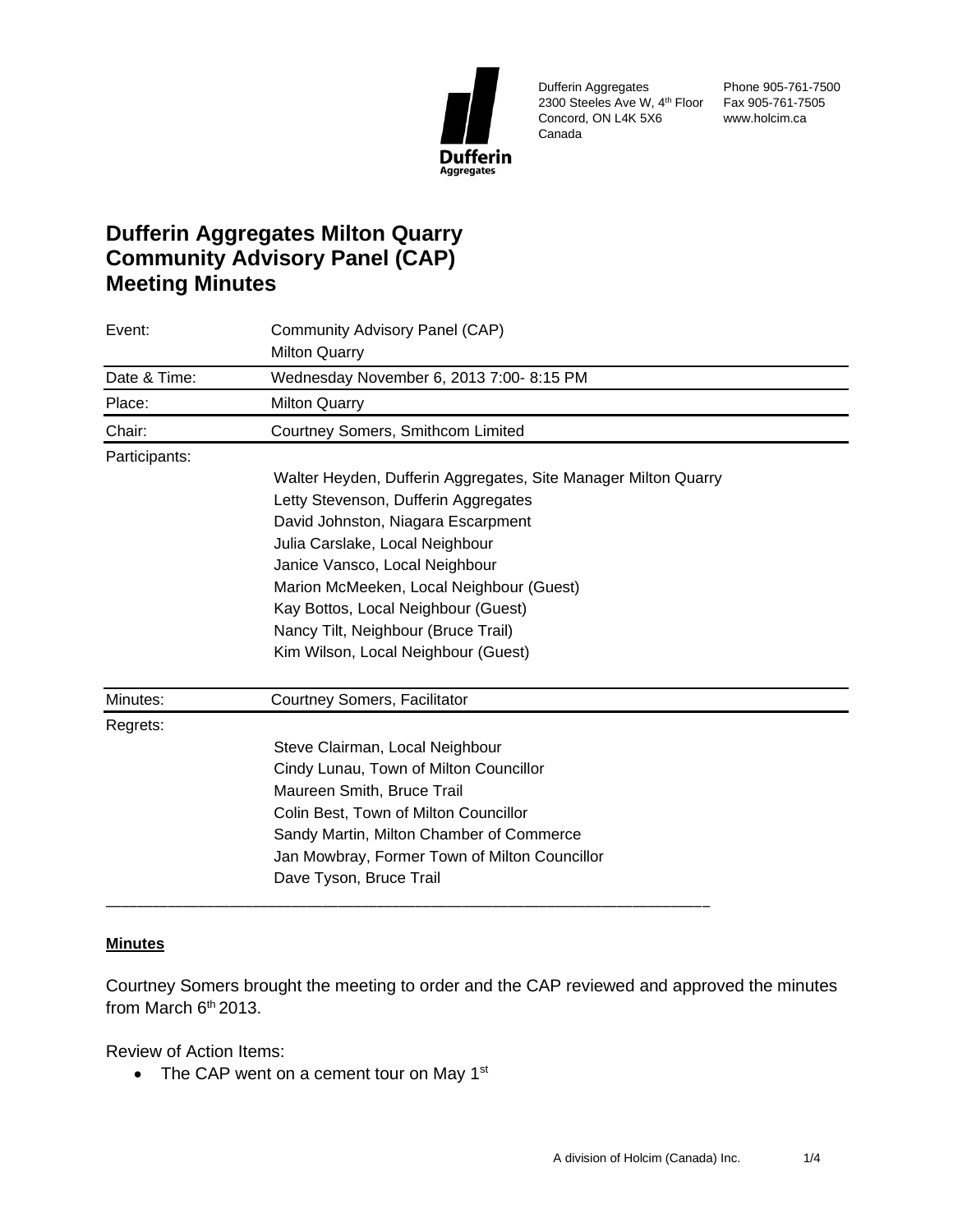

• Walter Heyden explained that the Acton blasting schedule has now changed to once every two weeks, as the tonnage needed has reduced

## **Update on 2013 Operations**

Walter Heyden explained that the production season is coming to an end:

- Shut down is November  $29<sup>th</sup>$ , weather dependent
	- $\circ$  The first 2014 blast will be in February
- This year, 4.5 million tonnes was extracted, which produced 4.3 million tonnes
- The Milton Quarry has achieved 3 years Lost Time Injury (LTI) free as of June 23, 2013
- Holcim Canada was named one of the Canada's Safest Employers

## **2014 Production**

- Production will start March 1<sup>st</sup> 2014
- Extract 4.7 million tonnes
- Produce 4.5 million tonnes

Walter Heyden showed an aerial image of the entire operation from Oct. 2011. He gave an update on where the operation is currently blasting and where most of the blasting and extraction will be once the current phases are complete. At the end of 2013 there will be a small area left in the East Cell that will be taken out next year.

Question One: David Johnston asked if Kim Wilson knows that blasting is moving away from his property

• Walter Heyden responded yes, he is aware

Question Two: Janice Vansco, referring to the map, asked if Dufferin Aggregates would be expanding further up (North)

• Walter Heyden pointed out the extraction limit and explained that they will only be extracting to that boundary line

Question Three: Marion McMeeken asked how close the operations will get to Town Line and how far the boundary will be from the road

• Walter Heyden explained that a visual berm is in place along Town Line and that the operation will be about 15 metres from the road, including the berm, as required by the ARA

Question Four: David Johnston ask how much area around Kim Wilson will be extracted

• Walter Heyden said there is about a million tonnes in that area and Dufferin Aggregates is aiming to be done blasting by mid 2014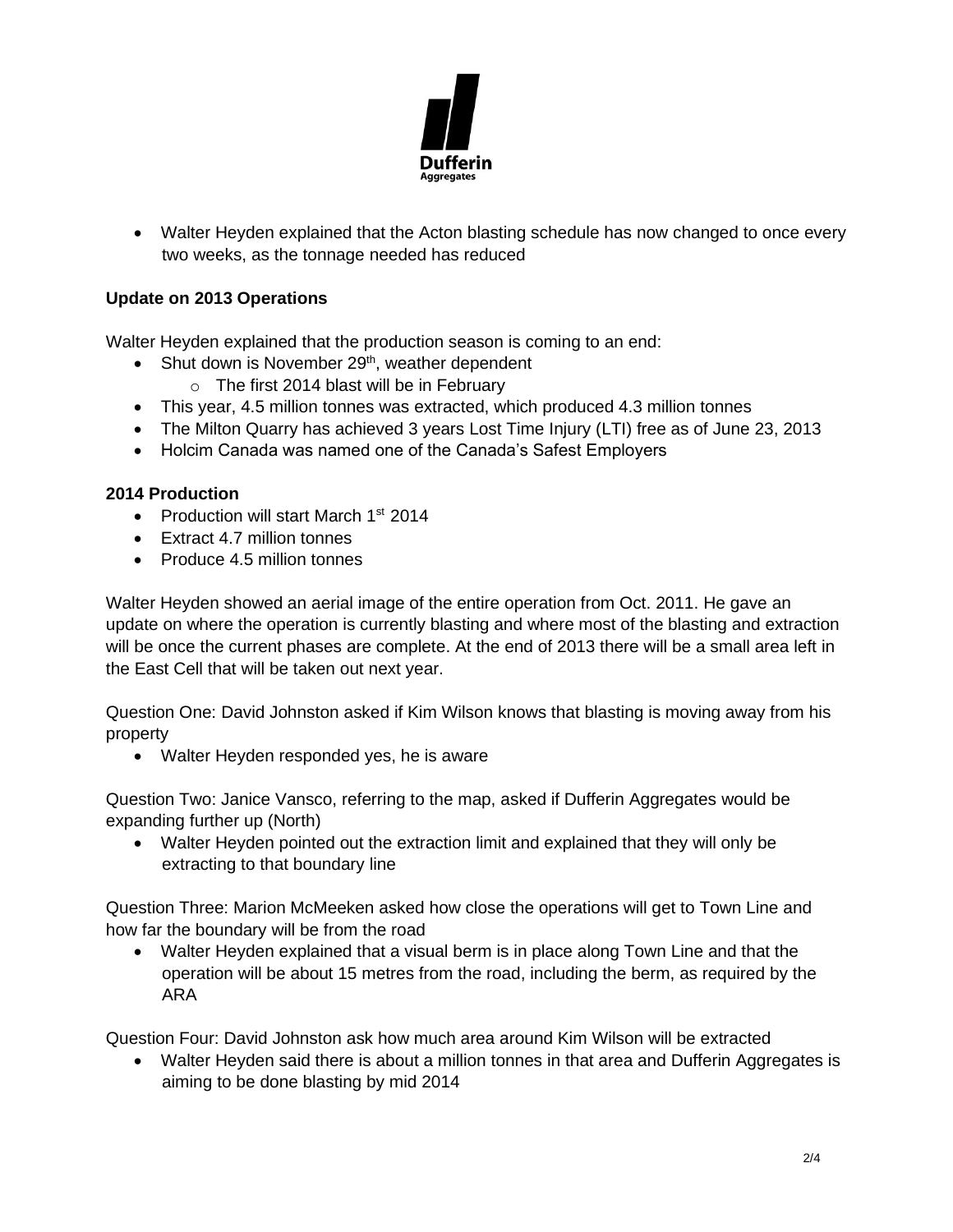

Question Five: Nancy Tilt asked how the recharge wells are doing

• Walter Heyden said they are working flawlessly and are supporting the water in the area

Walter Heyden explained that Dufferin Aggregates will be installing a drift fence in the East Cell to trap and monitor the Jefferson Salamander in Spring 2014.

Question Six: Nancy Tilt asked how long Dufferin Aggregates has been extracting in the West Cell

• Walter Heyden said extraction began this year

Question Seven: Janice Vansco asked how long Dufferin Aggregates will be extracting in the West Cell

• Walter Heyden said about two more years

Question Eight: David Johnston asked when the Jefferson Salamander survey will be done

• Walter Heyden said sometime in March 2014

Question Nine: Kim Wilson asked where the trucks are driving on site

• Walter Heyden said the trucks are no longer within the site but are driving down Town Line

Question Ten: Kim Wilson asked when the berms will be removed in the East Cell

• Walter Heyden said the site plan calls for the berms to be removed at the end of final rehab

Question Eleven: Julia Carslake if the few million tonnes in the East will be removed by next year

• Walter Heyden confirmed that the material will likely be extract by August 2014

Question Twelve: Kim Wilson asked when the berms will be removed as part of final rehab

• Walter Heyden said they area has to exhausted for final rehab to begin. The final reserves should be moved out by 2015 and then the dirt in the area needs to be taken somewhere. An area needs to be extracted where the dirt from the berms can go. The berms will stay as long as there is still an operation.

Question Thirteen: Marion McMeeken asked how far extraction is from the buffer zone in the East Cell

• Walter Heyden showed the map and explained that the green lines are the buffer area. The closest Dufferin Aggregates can be to any land, other than its own, is about 15 meters off the property line

Question Fourteen: Kim Wilson asked if there are any plans to add extraction areas